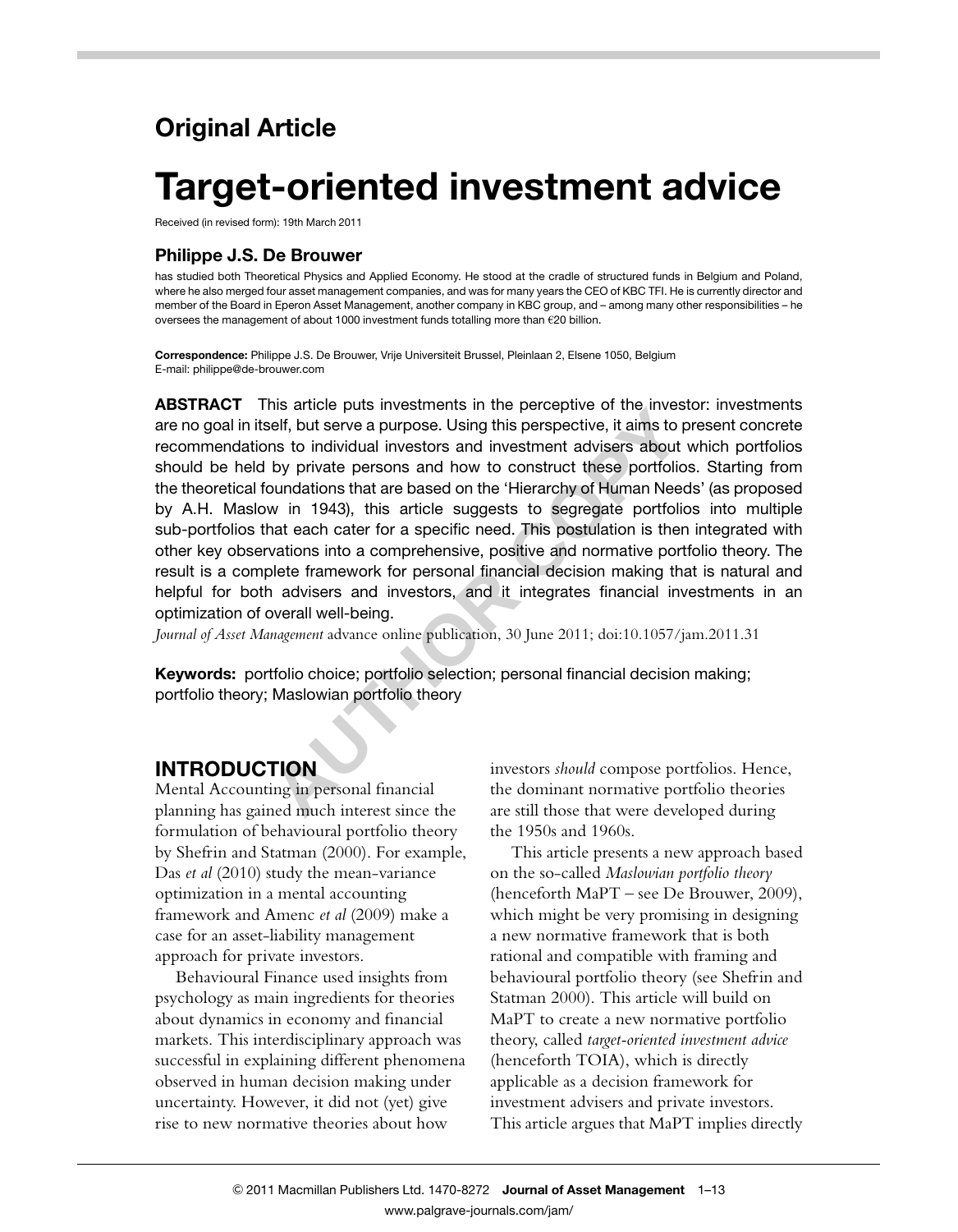an approach in which the investment target is the decisive parameter to select an investment portfolio. Doing so, one creates a portfolio that is fragmented as behavioural portfolio theory describes. However, TOIA is based on human needs and therefore has a strong claim of being prescriptive and not only descriptive.

This new approach might be able to create a new paradigm in investment advice that has many advantages and above all will reduce disappointment and weaken waves of panic and greed by providing a framework that tempers the impact of emotions on financial decisions. This approach mitigates the behavioural biases that tend to decrease the performance of people's investment portfolios. When widely applied, it might not only benefit the individual, but also the whole community by reducing the amplitude of bubbles and crashes.

## MASLOW, FRAMING AND INVESTMENT TARGETS

MaPT is a normative theory based on the 'Hierarchy of Human Needs Theory', as developed by Maslow (1943). The key idea is very simple: start from the theory about hierarchy of needs and check what financial needs should be covered by each need level.

The idea was first mentioned by De Brouwer (2006) and further developed by De Brouwer (2009). The main thesis is that one should think of financial investments as layered portfolios that each cater for a specific need level. The approach could be summarized as follows. Start with the lowest (most urgent) need levels and once a need level is satisfied start working on the next one. The main steps of MaPT are as follows:

1. Physiological needs: Make sure to have enough cash at all times to acquire basic items such as food and beverages. Probably the best solution is to make sure that the investor keeps a cash buffer.

- 2. Safety needs: Make sure that the previous needs are not in danger at any time in the future. To satisfy this need level, one should seek to insure income, have retirement savings and so on.
- 3. Love/belonging needs: Here one finds multiple projects for different goals related to loved ones (partner, children, grandchildren and so on).
- 4. Esteem needs: Depending on the individual, esteem needs can (and often do) include projects that require extensive financial resources (yacht, car, second house and so on) or even money itself can be a source of esteem.
- act of emotions on financial house and so on) or even n<br>
proach mitigates the<br>
act the can be a source of esteem.<br>
S. Self-actualization: This need level such as all<br>
plied, it might not only ones (terminology of A.H. I<br>
i 5. Self-actualization: This need level is a B-level and not a D-level such as all previous ones (terminology of A.H. Maslow, 1954), and the complete fulfilment of this level is generally not something that can be bought. Maslow mentions that in this need level one will find, for example, search for truth, religious interest and artistic expressions. In many cases, money will be an important tool to realize the project(s) of this need level. It is even possible that managing one's own portfolio and trying to vanquish peers or benchmark could be a way to realize self-actualization.

It is interesting to note that Maslow's approach to human needs is actually a monumental example of 'framing', as described by Tversky and Kahneman (1981). The fact that people focus on one need at a time as a fundamental motivational heuristic is the root of framing in financial decision making. Therefore, one could argue that framing was already described by A.H. Maslow in 1943.

Maslow's ideas are not without critics. Kenrick et al (2010) propose a complete renovation of the pyramid of hierarchy of needs from an evolutionary psychology point of view, and there are many more remarks to be made. However – as shown by De Brouwer  $(2011)$  – all these alternative theories have in common that they heavily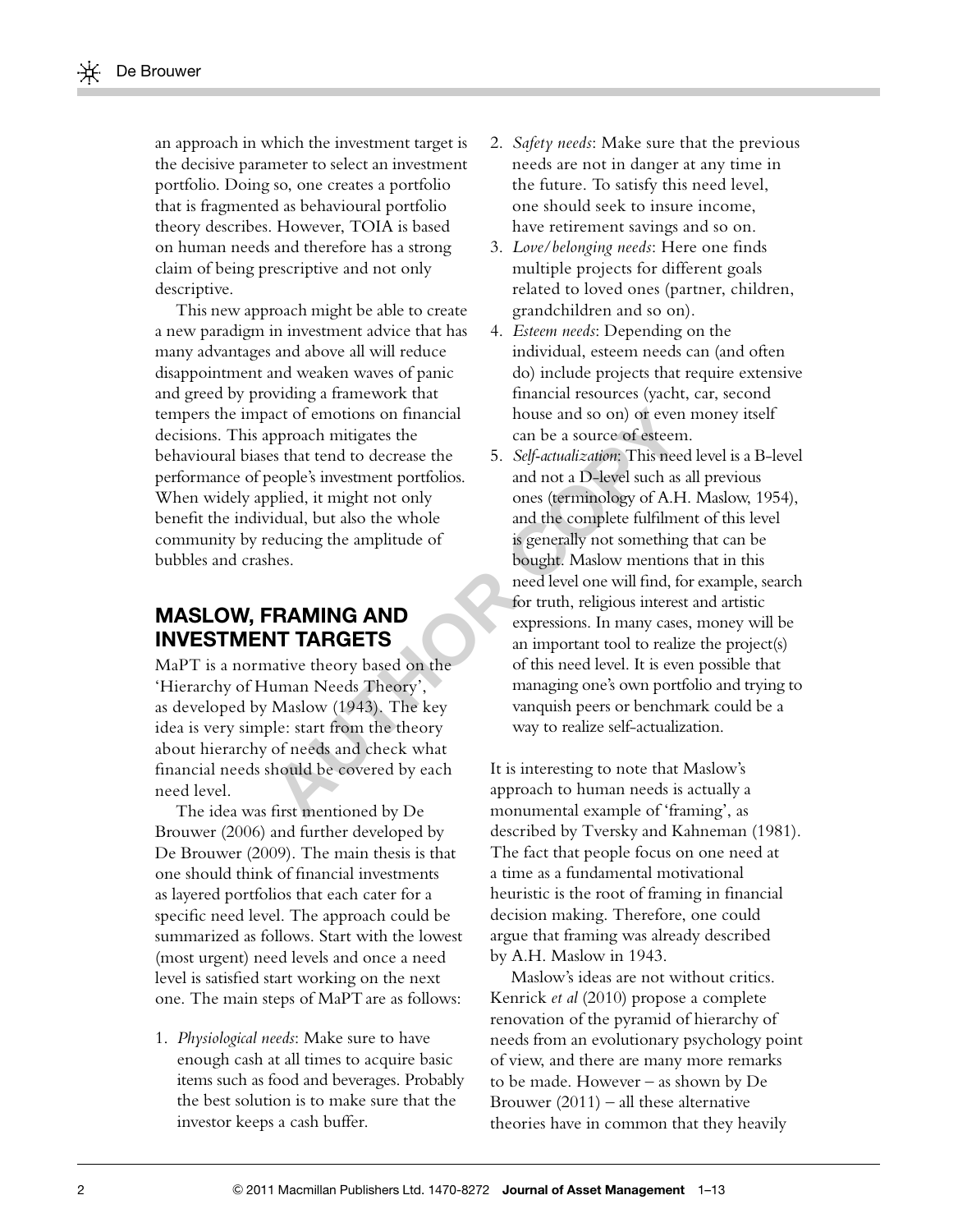rely on the framing heuristic. Therefore, the key idea of MaPT – that investments have to sub-divided into mental accounts in order to be linked to investment goals – remains valid.

Although some critics of Maslow point to the fact that the hierarchy of human needs is not that strict, it is necessary to foresee sufficient flexibility in any normative portfolio theory. In TOIA, in particular, we suggest to use an iterative approach as illustrated in Figures 2 and 3, as opposed to a strict order of needs and projects.

# TARGET-ORIENTED INVESTMENT ADVICE

On the basis of MaPT, we want to put forward a new approach to investment advice: TOIA. The main idea is that investments should primarily be chosen in function of the investment goals. Consequently, an 'optimal portfolio' consists of multiple ring-fenced sub-portfolios that each cater for a specific need or target.

Typically, each sub-portfolio will have different risk and return characteristics, constraints and goals. The risk profile is determined by the investment characteristics such as investment horizon and the importance of the goal and the degrees of freedom of the project. Only in some cases the psychology of the investor will play a (secondary) role.

As illustrated in Figure 1, TOIA is based on different existing theories. The complete theory consists of three essential constituents:

1. MaPT De Brouwer (2009): People can increase overall well-being by accessing higher need levels, as explained in the theory of Hierarchy of Human Needs Maslow (1943). Financial investments should follow the priorities of life, adequate financial portfolios for private persons are composed of multiple sub-portfolios, each linked to a separate goal (and these goals are grouped in need levels). In other words, overall well-being is the Holy Grail. Financial





investments are an important tool in increasing this well-being but are not a goal that exists in itself.

- **ENTED**<br>
2. *Safety First Roy (1952)*: Ro<br>
approach Roy (1952): Ro<br>
approach Roy (1952) her<br>
SF points to the importar<br>
daPT, we want to put forward<br>
the investment goals explic<br>
co investment advice: TOIA.<br>
account wh 2. Safety First Roy (1952): Roy's Safety-First approach Roy (1952) – henceforth SF – points to the importance of taking the investment goals explicitly into account when optimizing a portfolio. However, it is important to note that this method in itself does not lead to a correct approach. SF implies working with the quantile – which is the same as VaR (value at risk) – and this is not a coherent risk measure: it can lead to counter-intuitive results and does not ensure that the risk surface is convex, thus allowing for multiple local minima. The solution is to work with a coherent risk measure. For example, Markowitz  $(1959)^1$  suggests semi-variance, and De Brouwer (2011) uses expected shortfall (henceforth ES). Both solutions seem to be practically applicable for TOIA, because both allow to include explicitly an aspiration level. The main difference is that ES can focus on the tail of the distribution. The SF approach is also in many aspects an ancestor to SP/A theory of Lopez (1987), which is in turn a predecessor to behavioural portfolio theory of Shefrin and Statman (2000).
	- 3. Customary wealth theory Markowitz (1952b): Reflecting on MaPT, one can conclude that because financial investments are a tool in optimizing overall well-being, the utility function changes over time. However, this was first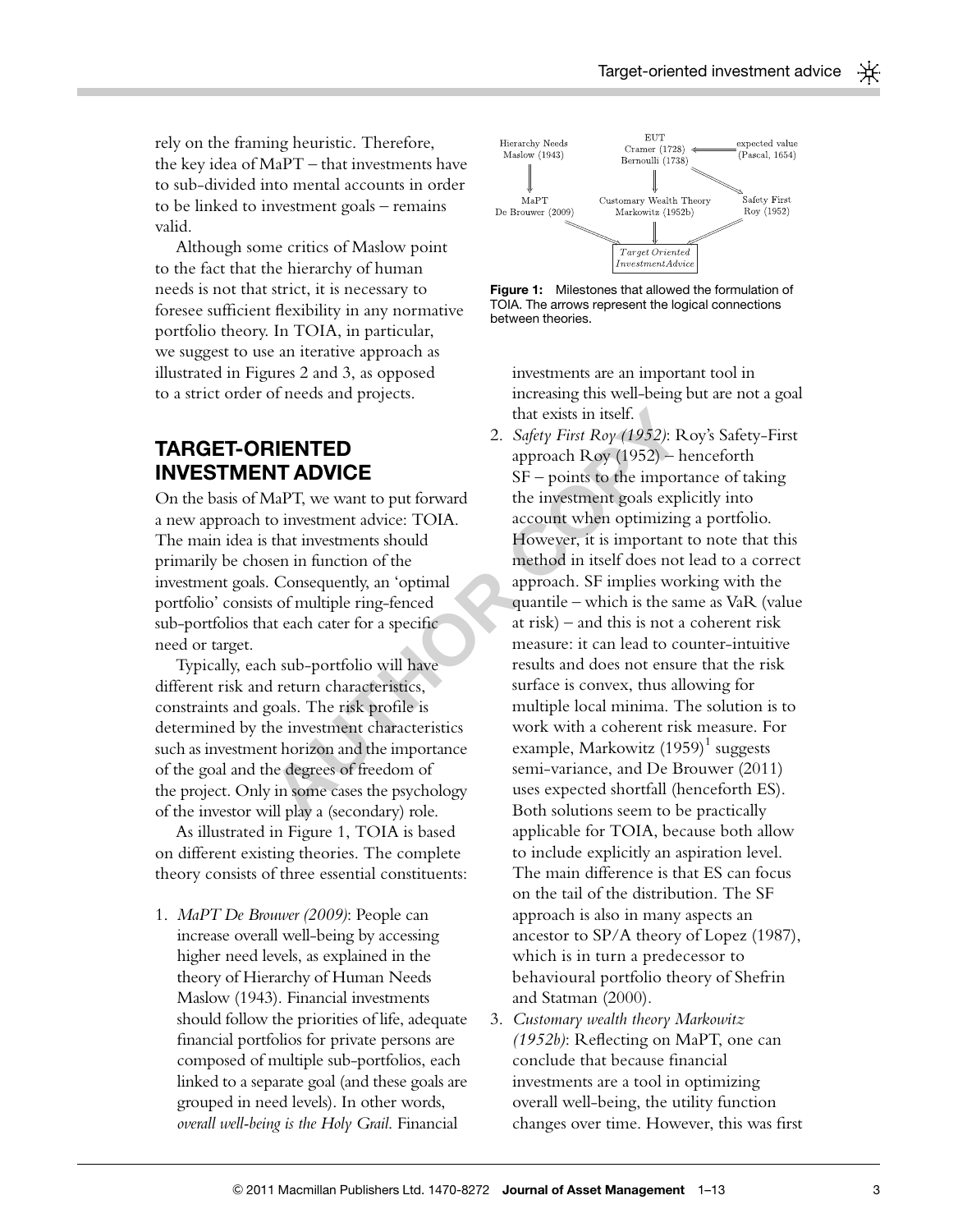noted by Markowitz. The genius of Markowitz' seminal paper lies herein that he accepts a utility function to vary over time. His key idea is that one gets used to new levels of wealth and that consequently the utility function $2$  would always be 'centred' in the actual wealth level. Combining the insights from customary wealth theory and MaPT, one will understand that this is how it should be. Needs change as life unfolds and financial investments should follow these changing needs.<sup>3</sup>

#### Summary of TOIA

To summarize, TOIA is the stance where

- **TOIA** [level 5 fulfilled?)  $\rightarrow$  N<br>
to MaPT and emphasize that<br>
a goal in itself, but serves<br>
es, and hence allocate a<br> **AUTE AUTE AUTE AUTE AUTE AND CONTABLY**<br>
es, and hence allocate a<br> **AUTE AUTE AUTE AUTE AUTE AUTE AUT** 1. we subscribe to MaPT and emphasize that money is not a goal in itself, but serves other purposes, and hence allocate a separate portfolio to each investment target (this portfolio will have its own risk profile, and hence the overall 'risk profile of the investor' – if at all definable in scientific way – plays no more than a secondary role);
- 2. we use MaPT as a guide that helps to identify the investor's goals; however, this is only a guide – not a straitjacket – and people must be allowed to review and re-think targets based on a total overview, as presented in Figures 2 and 3;



Figure 2: The basic scheme to get a set of realistic investment projects in appropriate proportions. The important 'Define Projects' block is detailed further in Figure 3.



Figure 3: A typical scheme to define all projects for all need levels, starting from the lowest and most urgent needs, and then working up towards the higher needs. The dotted lines are to be followed after the fulfilment of the needs of the relevant level, if resources are still left to the investor. This figure is a detail of the important step 'Define Projects' in Figure 2.

- 3. portfolio optimization is done for each goal separately and with the investment goal in mind, therefore, if we use a risk-reward optimization,we will use a coherent risk measure that is able to focus on the tail-risk  $or - if we use a utility function - the utility$ will depend on the different investment targets separately (as an investment target as in an asset-liability approach);
- 4. the investor will have to update his or her financial plan on a regular basis (every few years) in order to keep it in line with the driving force: his or her life goals and resources;
- 5. the investment advice focusses on the parsimonious parameters of each mental account, and hence the main purpose is to present a strategic asset allocation; TOIA does not really try to give an answer to secondary questions, such as investment style (growth or value), active or passive management and so on.<sup>4</sup>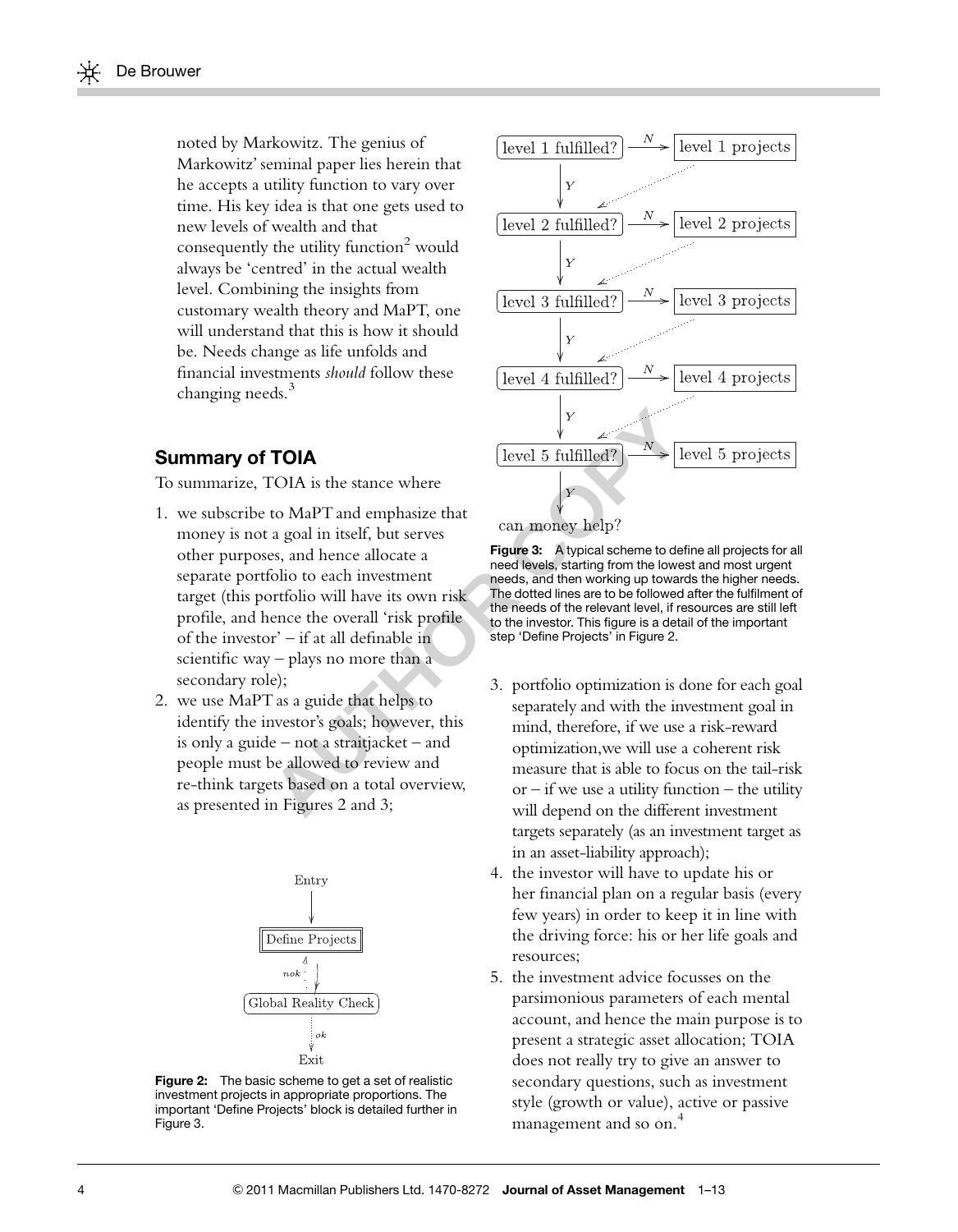## NEED LEVEL-SPECIFIC ADVICE

In a first approach, one could just go through all the need levels of the Hierarchy of Human Needs, and allocate resources starting from the most basic needs. As resources are limited, one will want to allocate as few as possible to a certain need, because remaining financial resources can be used to satisfy higher needs and hence increase overall well-being.

As mentioned in previous section, human needs are less hierarchical as Maslow's scheme would suggest. Therefore, we propose a scheme – as presented in Figure  $2$  – that allows for ample flexibility, but choose to keep Maslow's framework as a guideline to help find common language between investor and advisor, and to offer a framework that help investors to identify projects.

#### Level 1: Physiological needs

To sustain physiological needs, it is essential to keep the most vital life functions secured. Therefore, one must take care to have sufficient cash to pay for food and shelter, for example.

A simple way to satisfy this need is to cover current expenses from the current income via a buffer in cash. This buffer should be available on very short notice to cover foreseeable expenses such as food, shelter, clothing, but also unexpected expenses such as urgent hospitalization, important travel or work interruption for important family reasons and so on.

Keeping a multiple (such as 3) of the monthly income from labour would be a good rule of thumb. For example, if there is no income from labour, a 6-month rent value of the main residence could be another rule of thumb. The exact number in this paragraph is not crucial, but the importance lies herein that we have a portfolio set apart that would be able to cover most eventualities, and whose level is somehow linked to the life standard.

This, however, uses an major assumption. We assume here that the regular expenses are lower than the regular income. If a person does not have enough savings to survive on and must rely on income from labour, then the first and foremost thing to do here is to create a positive balance of the regular income flow, so that income is higher than expenses.

If we feel confident to have this basic stock of cash available on a sustainable base, then we can move on to the next level.

#### Level 2: Safety needs

The challenge here is more diffuse and complex. Safety needs should be understood as referring to a reasonably safe fulfilment of the physiological needs in a foreseeable future. These abstract provisions are the answer to a real need and they contribute to a feeling of safety.

The following are the important needs to be covered:

- Fraction, we propose a<br>
ented in Figure 2 that<br> **Level 2: Safety needs**<br>
flexibility, but choose to<br>
omplex. Safety needs<br>
on language between investor<br>
on language between investor<br>
as referring to a reasonably safe<br>
to • Retirement – The state will in certain countries and population groups take care of a basic income during retirement. It is important to note that there are generally some exceptions in these systems, and that they might not be sufficient. One also has to consider that laws and policies can change. For all these reasons, any personal financial plan should include retirement savings.
	- Real estate Owning a place to live should be an important goal in life. At retirement, generally, the income drops to lower levels (even to zero), and it might be hard to fund rent from this source. Owning a place to live assures that some of the most basic needs will be fulfiled, leaving more room for other needs. If the investor is not yet able to buy his or her own real estate, it is recommendable to set aside a separate portfolio that will aid the purchase in the future.

One can generally trust his or her ability to generate future income and does not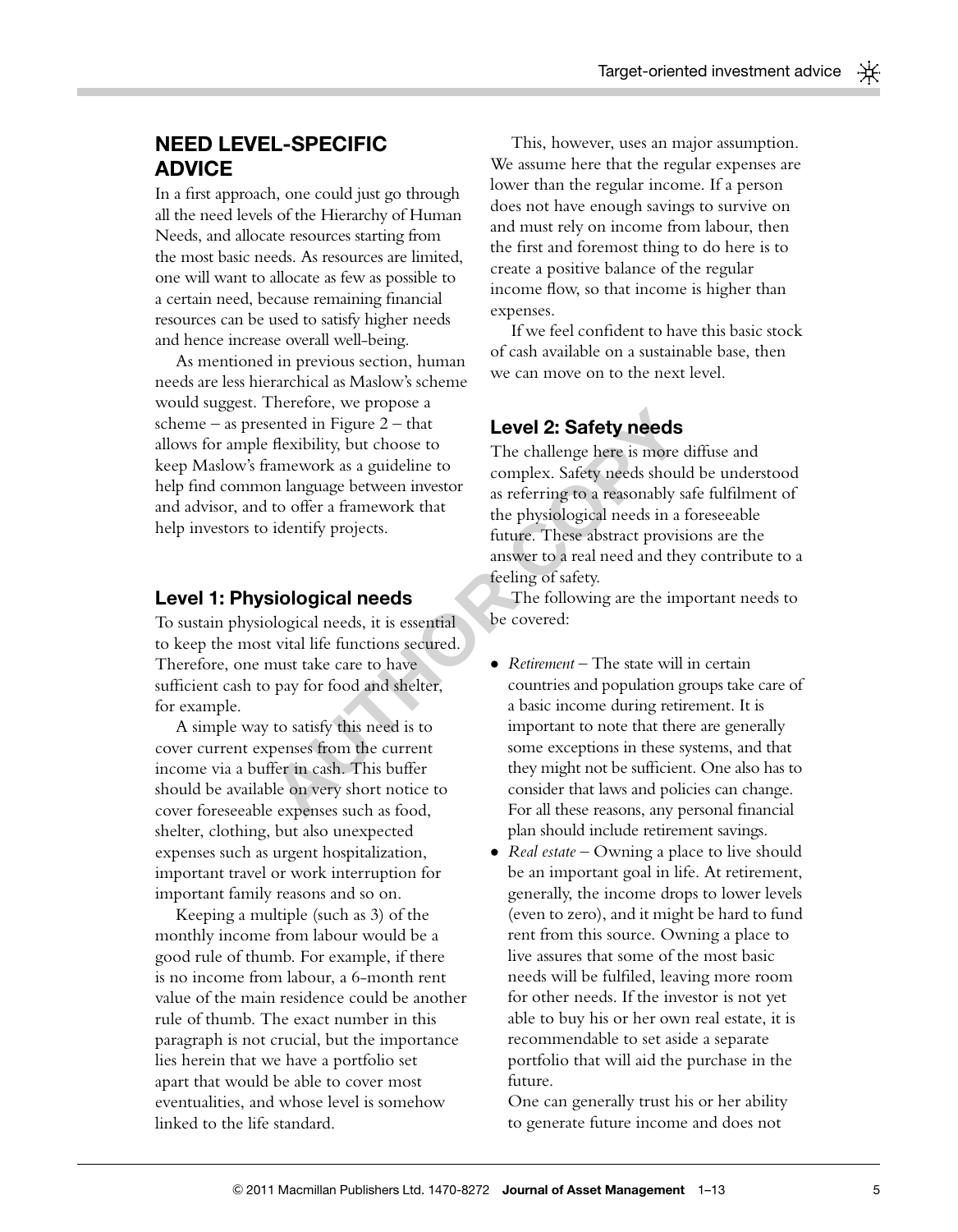need to rely solely on investment return. A safe investment profile that has a high probability to recover from any drawdown in 1–3 years is a good option here. Collective investment schemes investing in real estate are a good choice as they match the goal very well.

- $\bullet$  Loss of the ability to generate income from labour – If one has a modest capital, it is not possible to cover this risk by savings alone, then one must buy an insurance. The same remarks about the provisions made by the state hold here as well for retirement.
- Unforeseen expenses In addition to the above mentioned investments, one might want to keep a special portfolio for unforeseen expenses: hospitalization, a fine, a period of unemployment and so on. Also here a simple, liquid and safe portfolio is highly advisable.

Retirement savings are a well-defined investment problem. The target can be an amount at retirement or from that moment on a regular income, and the investment horizon is each month exactly 1 month shorter.

Ensuring income when the regular income stream stops owing to unfortunate fate (incapability to work, business that fails and so on) is more complex. It might not be possible to provide this safety via investments. There are two possibilities (of course with many degrees of mixing both):

- 1. the investor has sufficient savings available;
- 2. the investor has no savings available.

In the first case, it would make sense to create a portfolio in order to cover for the risk of losing the regular income. In the second case, when no significant investments are available, this is not possible. The way out is buying an insurance that covers the risk of being left without income. Even in the first case, it can make sense to buy an insurance (even if the expected return of an insurance is negative<sup>5</sup>). Buying

an insurance can increase total well-being because it frees resources that can be used to satisfy higher need levels.

The same reasoning is valid for other insurances to cover large but important unlucky events, such as: hospitalization, loss of real estate owing to disaster, theft of valuables and so on. However, one will notice that the importance of an insurance fades as the value of the insured risk cover becomes 'relatively small' for the insurance buyer. Once the insurance buyer is able to cover the risk himself from other holdings or savings and the covered risk is not a very big part of his holdings, then it might be rational not to buy any insurance.<sup>6</sup>

When the needs of the safety level are covered, it is safe to investigate the third level.

#### Level 3: Love/belonging needs

Here we enter the domain of very interesting investment problems, where asset managers and financial advisers of all kinds are active and can bring the most added value.

not a be the safety via investments.<br>
Alternative the main text of the safety be actional not a special portfolio for<br>
then it might be rational not<br>
a special portfolio for<br>
then it might be rational not<br>
a special portfo Typical examples are: financing the studies of a child, providing a certain amount of money for the child to start its own business (or provide a certain sum at the occasion of marriage), leaving a certain heritage, depositing a nice amount for a good cause (charity), making sure that close relatives have enough to live decently when one suddenly stops generating income and so on.

> In this need level, it is very clear that priorities and goals in life change. It can be expected that appearing, changing and disappearing goals will need to be matched by different sub-portfolios.

As Markowitz pointed out in his customary wealth theory Markowitz (1952b), one gets used to any level of wealth. Therefore, a rich person will set higher goals in absolute numbers. However, generally, one can expect that a rich person might be able to define more investment goals.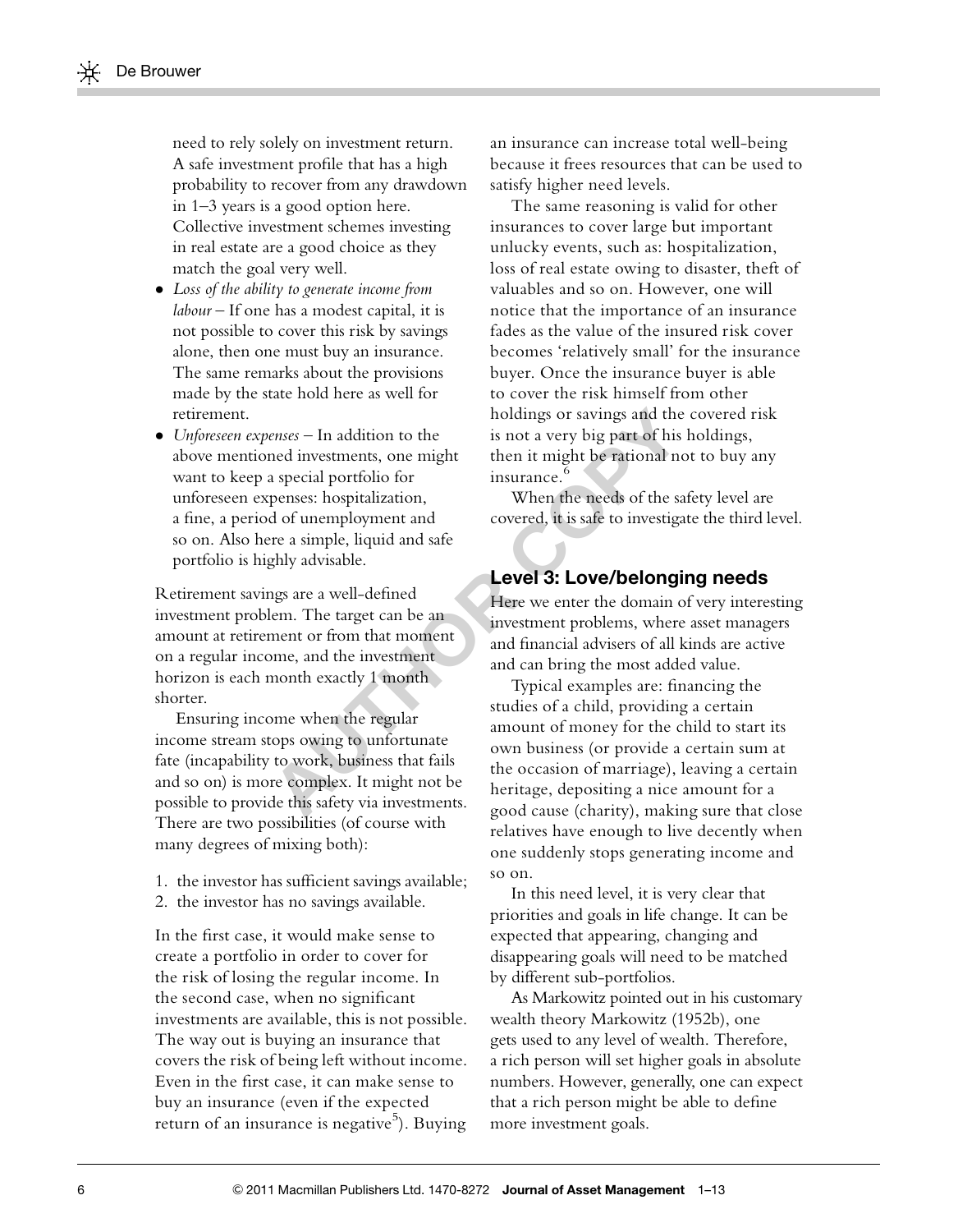The investment problems from the level of love needs seem to break down to a limited number of generic investment problems:

- 1. Gather an amount  $V_1$  in a time  $t_1$ : Examples include donating to a child an amount of money in a certain period of time, making a donation at retirement and so on.
- 2. Spend an amount  $C_t$  from  $t_1$  till  $t_2$ , so that at  $t_2$  the value of the portfolio is not below zero:  $V(t_2) \ge 0$ ; (with  $t_1$  in the future and  $t_1 < t_2$ ). Examples include financing the studies for a child, surviving a period of unemployment with the whole family, co-financing a handicapped relative for a certain (or less certain) period of time, helping children in the third world and so on.

The first type of investment problem is the most straightforward and its formulation is very close to the formulation of a typical SF investment problem.

The second type of investment problems (the 'financing studies' investment problem) can in a first phase be approached in the same way. The safe value of the portfolio at  $t_1$  is simply the sum of all cash flows needed between  $t_1$  and  $t_2$ . This is an unnecessarily strict constraint, because investments can still earn money after  $t_1$ . More complex methods might take this into account.

#### Level 4: Esteem needs

The fulfilment of this need level is very individual. One can draw fulfilment of the esteem needs from different sources. In some cases, one might want to buy something that is the source of esteem (a yacht, a special trip/expedition, a cottage and so on) or money is needed to fulfil the goal (gear to make an expedition, for example). In one particular case, fulfilment of this need level can be drawn directly from owning money itself.

Despite the wide range of possibilities of individual goals, one will notice that the investment problems that play a role are quite simple.

- 1. Gather and amount  $V_1$  at time  $t_1$ : This investment problem is very similar to the previous, and is a formulation that leads directly to the Tesler generalization of a SF portfolio.
- 2. Gather  $V_1$  as soon as possible: Nevertheless, the constraints are the same, although the problem will need a different approach.
- A strong a prior of the same of the series of the threat in the three constraints are quite vague a<br>
a handicapped relative for can formulate it as an SF pr<br>
less certain) period of time, not necessarily the only was<br>
ren 3. Maximize  $V(t_1)$  ... but be careful: This is the investment problem that arises if money itself is the source to gain esteem. The constraints are quite vague and even if one can formulate it as an SF problem, this is not necessarily the only way to formulate it. Certainly, depending on the specific case and the specific goals and desires of the investor, other methods can be used as well. One can, for example, use SF, the Tesler generalization of SF, MPT, CAPM and many variations. The exact formulation of the problem can be: protect capital, grow capital safely, or even grow capital by taking some risks. The psychology of the investor becomes important to determine the exact nature of the investment problem.

The target is (very) flexible. For example, a yacht might cost  $\epsilon$ 4 million or  $\epsilon$ 8 million, and both might suit the investor quite well. Whereas in previous need levels this fuzziness was linked to objective parameters (can we save some more, can we spend each month of studies somewhat less, we can choose for a cheaper school and so on), here we find this fuzziness linked to the preferences of the investor him- or herself.

#### Level 5: Need for self-actualization

The search for self-actualization will generally show some independence from money. However, one can imagine cases where money becomes an important tool in the fulfilment of the self-actualization needs. Examples include: owning an art collection,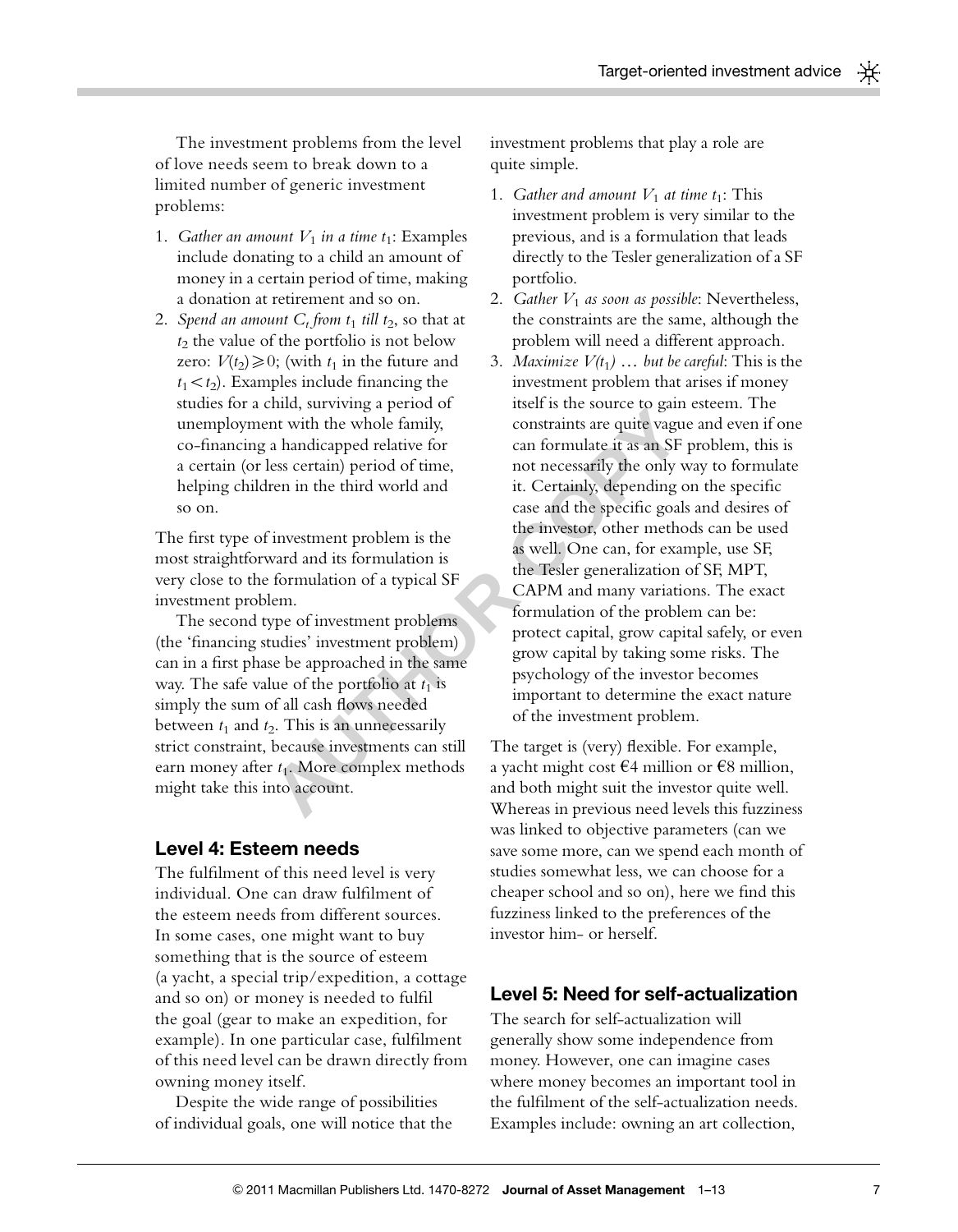financing charity, undertaking an expedition, trip with space shuttle, record attempts  $\ldots$  or finding pleasure and satisfaction from managing one's own portfolio.

All these investment problems are formulated in the same way as those from the previous need level except the last one in that list. When one finds self-actualization by managing his or her own portfolio and competing with the most experienced professionals, then we have an investment problem of a totally different nature.

There are no boundaries or targets, nor is there an investment problem that an advisor can pull together. The investor needs to make all decisions him- or herself in order to gain from it the satisfaction of being a good portfolio manager.

Whereas for all previous need levels the rational choice would be to get a managed portfolio (via an investment fund for example), here collective portfolios are generally no option. The investor will have to open his or her own trading account and make his or her own decisions.

ent problem that an advisor and these portfolios, and reminded the intervals of the intervals of being a good in this propertion of being a good intervals of the selection of being a good intervals of the selection of bei Often, people who do so prefer not to set themselves an objective and testable benchmark beforehand. In order to increase happiness, it is more comfortable to allow the behavioural biases to govern. A good dose of self-serving bias will feed overconfidence, which will then become a source of happiness and self-esteem for that person.

# FURTHER RESEARCH: OPTIMAL PORTFOLIOS

This article focusses on TOIA, its practical implementation and its reason to exist. There is, however, still a last step to be made in order to recommend a portfolio: finding the optimal portfolio composition in terms of investable assets. It is beyond the scope of this article to present a complete solution here, but we believe that it is useful to present the main idea in this chapter.

If we would strictly follow the hierarchy imposed by MaPT, then this problem would be solved by finding an optimal portfolio for each need level. Each sub-portfolio could then be optimized using an existing selection portfolio method. This approach, however, fails to cover a few phenomena that are of importance in practice. First, there can be multiple goals within one need level (and hence are of similar importance), and second the hierarchy is not absolute.

Chapter 4 shows that most investment problems are posed in similar terms as the SF theory. In the first approach, we focus on these portfolios, and remind that in Roy's SF theory portfolios are optimized by minimizing the probability that the wealth  $(W)$  ends up below a certain subsistence threshold  $(W_s)$ .

$$
\min\{P(W
$$

Equation 1 is equivalent to maximizing the complementary cumulative distribution function (which we will denote as  $D_X(x)$ ):  $max\{D_W(W_s)\}.$ 

This approach fits in MaPT if one allows the aspiration level  $(A_i)$  for each sub-portfolio i to play the role of the subsistence level, and if we consider for each sub-portfolio the value of assets allocated to that sub-portfolio  $(V_i)$  instead of the total wealth  $W$ :

$$
W = \sum_{i=1}^{N} V_i + \text{non-investable assets}
$$

Implementing these alterations, we find that the ideal composition for sub-portfolio i is determined by  $\min\{P(V_i < A_i)\}\.$  This in turn is equivalent to:

$$
\max\{D_{V_i}(A_i)\}
$$

This reasoning at the level of the subportfolio inspires us to write the overall expected utility in its most general form as:

$$
EU_{\text{TOIA}} = U(D_{V_1}(A_1), D_{V_2}(A_2), \dots, D_{V_N}(A_N); t, \dots)
$$
 (2)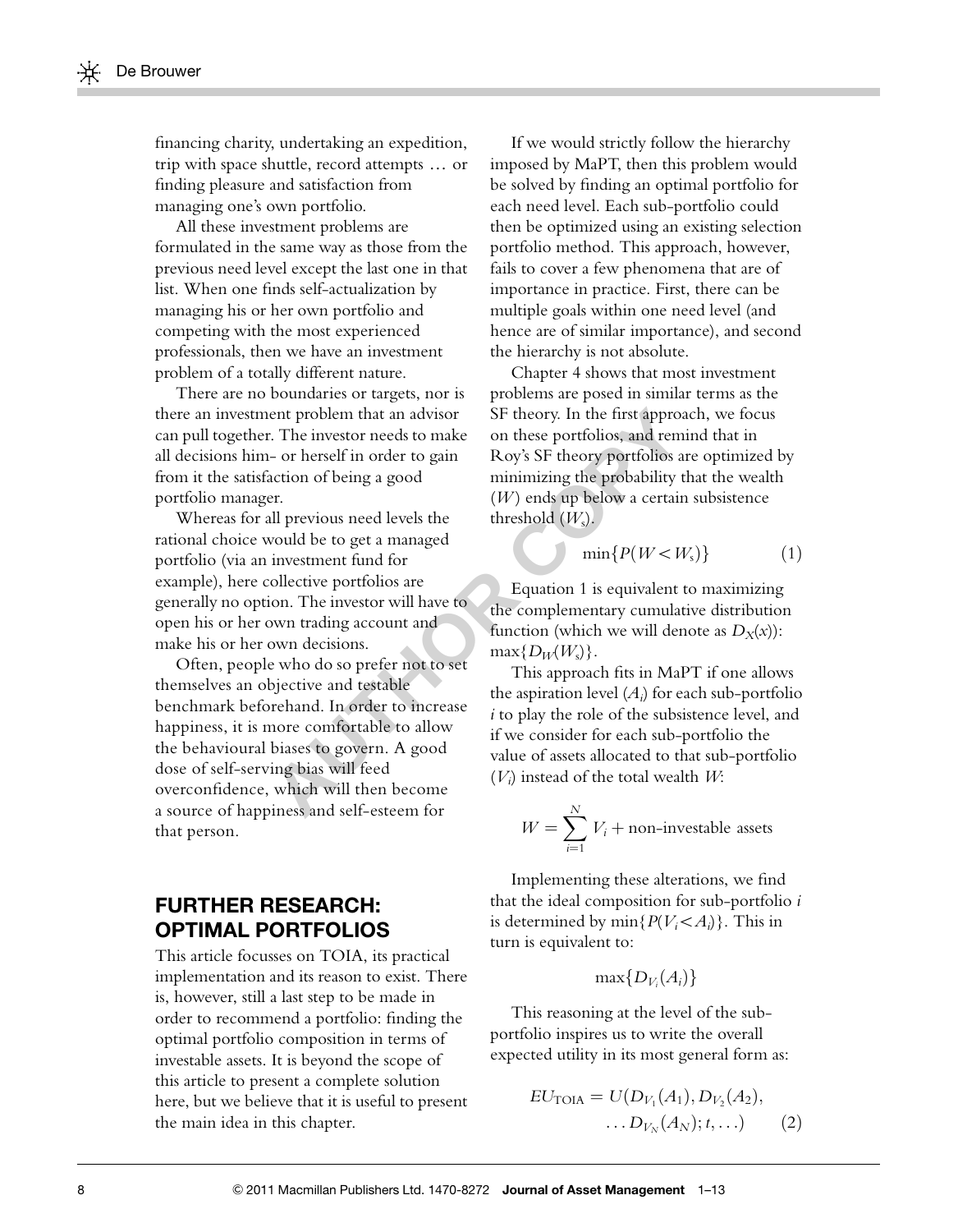where N denotes the number of sub-portfolios. The missing parameters should describe the (relative) importance of the different goals and the acceptable level of risk related to those investment targets.

The stochastic variables about which we can make some predictions are the returns of the sub-portfolios  $(R_i)$ . Therefore, we have to rewrite the probability that  $V_i$  exceeds  $A_i$ in terms of  $R_i$ . If there are no cash flows during the investment period, this can be done by noting that  $V_i(t) = V_i(0) + R_i$ . Where  $V_i(0)$  is the wealth allocated to sub-portfolio  $i$  at the moment of investment decision  $(t = 0)$ .

$$
D_{V_i}(A_i) = D_{R_i}(A_i - V_i(0))
$$
 (3)

Equation 2 is nevertheless too general, and it will be necessary to select a particular model. For example, one could consider the following form:

$$
EU_{\text{TOIA}} = \prod_{i=1}^{N} [\gamma_i + \delta_i D_{R_i} (A_i)^{e_i}]
$$
  
= 
$$
\prod_{i=1}^{N} [\gamma_i + \delta_i D_{R_i} [A_i - V_i(0)]^{e_i}]
$$
 (5)

**Where** 

- $\bullet$   $\delta_i$  is the parameter that scales the relative importance of a certain investment target with aspiration level  $A_i$  on a certain time horizon.
- $\varepsilon_i$  models the acceptable risk. For low  $\varepsilon_i$ , a level lower than  $A_i$  is acceptable; a high  $\varepsilon_i$ indicates that a result below the aspiration level is of little use.
- $\bullet$   $\gamma_i$  is a parameter that could be zero or one; its relevance lays herein that when  $\gamma_i$  equals zero, the total utility is zero without investments in that sub-portfolio. Therefore,  $\gamma_i = 0$  for all essential portfolios that require a share of the first euro; and  $\gamma_i > 0$  for all other sub-portfolios.

This utility function seems to catch some of the most essential aspects that TOIA would require: multiple needs are covered and we

have a hierarchy, a relative importance and a level of acceptable risk. In addition, the utility function is automatically bound, and therefore avoids any problem with a St. Petersburg paradox. Indeed

$$
\max\{U_{\text{TOIA}}\} = \prod_{i=1}^{N} [\gamma_i + \delta_i]
$$

In order to solve the investment problem completely and find an optimal portfolio, it is useful to expand the expression of 5 in terms of the unknown variables that have to be identified. A possible way to do this is as follows:

$$
\begin{cases}\nV &= \sum_{i=1}^{N} V_i \\
V_i &= \sum_{j=1}^{M} V_{ij} \\
&= V_i(0) + R_i \\
&= \frac{V_{ij}}{w_{ij}} \qquad \text{(for any } j) \\
R_i &= \sum_{j=1}^{M} w_{ij} R_j\n\end{cases}
$$

the moment of investment<br>
follows:<br>  $= D_{R_i}(A_i - V_i(0))$  (3)<br>
nevertheless too general, and<br>
nevertheless too general, and<br>
y to select a particular<br>
ple, one could consider the<br>  $\gamma_i + \delta_i D_{R_i}[A_i - V_i(0)]^8$  (4)<br>  $\gamma_i + \delta_i D_{R_i}[A_i -$ With  $V$  the total value of assets to invest,  $V_i$  the value of the sub-portfolio *i*,  $V_{ij}$  the value invested in asset(class)  $j$  for sub-portfolio  $i$ , N the number of sub-portfolios and M the number of assets (or asset classes); and the return R is defined so that it is additive to the value of the portfolio (so in monetary terms, not in per cent) – in order to prepare mathematical treatment via as convolutions or comonotonic approximations. The parameters in function of which the expected utility should be optimized are  $w$  and  $V(0)$ .

> **Example 1** In the particular case of a Gaussian distribution, this form reduces to

$$
EUTOIA-Gauss
$$
  
= 
$$
\prod_{i=1}^{N} \left\{ \gamma_i + \delta_i \left[ \frac{1}{2} \operatorname{erfc} \left( \frac{A_i - V_i(0) - \mu_i}{\sqrt{2\sigma_i^2}} \right) \right]^{e_i} \right\}
$$

With  $\text{erfc}(x) = 1 - \text{erf}(x) = 2/\sqrt{\pi} \times$  $\int_{x}^{\infty} e^{-t^2} dt$ , the complementary error function. The parameters  $\mu_i = E[R_i]$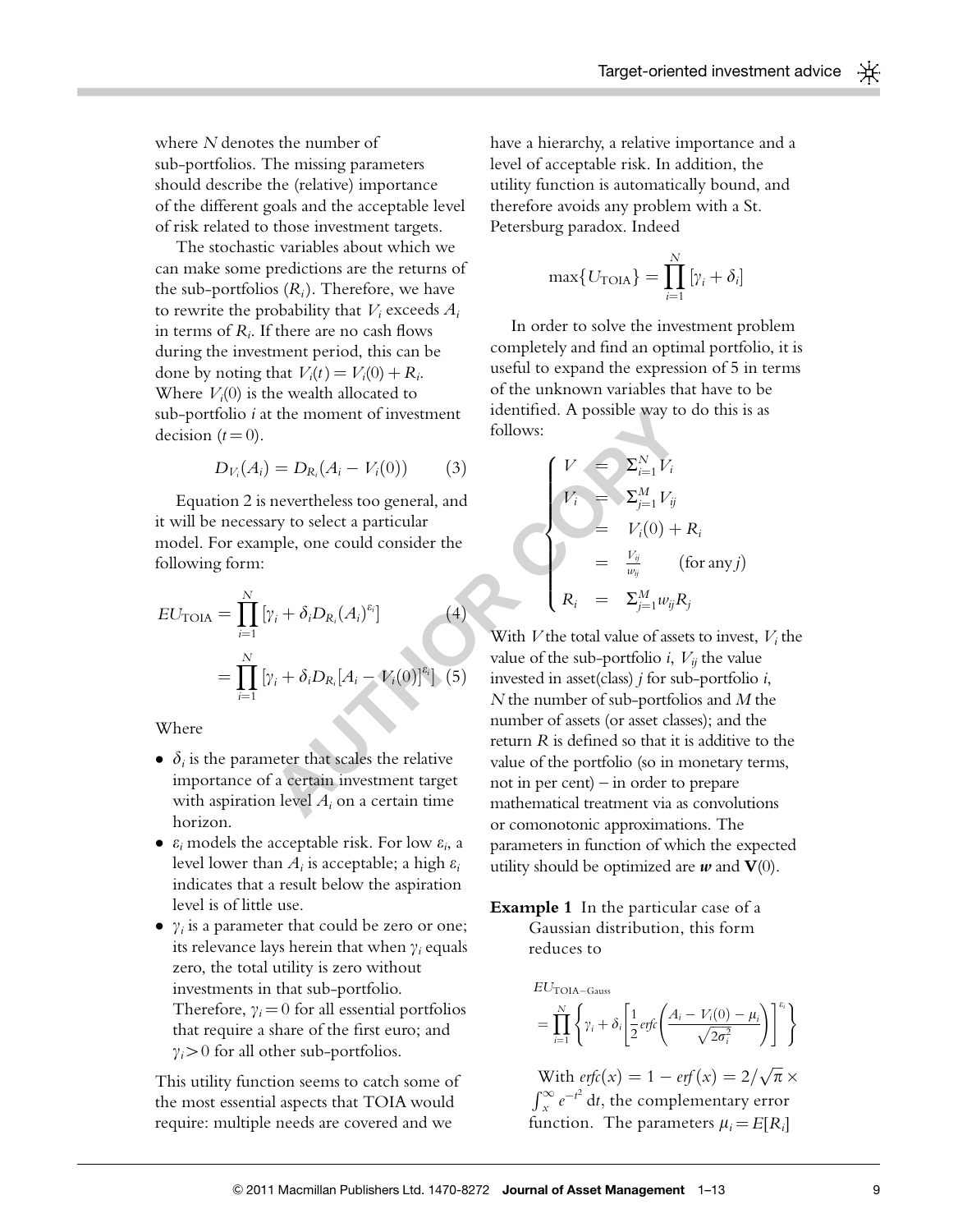and  $\sigma_i = \sqrt{\text{VAR}(R_i)}$  are determined by the universe of acceptable investments; and the parameters that have to be filled out by studying the specific investment problem are:  $\gamma$ ,  $\delta$ , e and A.

This preliminary analysis is only an introduction to the subject. Essential questions are still open, and much work has to be done before the solutions can be implemented in everyday practice.

The presented formalism is of simplified case, which makes a few important assumptions. For example, we assume that there is only consumption at the end of the investment. Its importance lies herein that it shows that it is possible that TOIA can be optimal for expected utility maximizers.

This mathematical framework – despite of its theoretical appeal – is unlikely to be practically applicable. It seems to make much more sense to use a risk-reward optimization (similar to what is proposed by Markowitz (1952a)). De Brouwer (2011), for example, uses ES (a coherent risk measure in the definition of Artzner et al, 1997 and Artzner et al, 1997) in a multiple mental account framework.

# **CONCLUSIONS**

In a very natural way, via MaPT, we were able to describe different portfolios that would cover the needs of almost all private investors. We have found that one person should hold multiple ring-fenced sub-portfolios that each cover a specific need. In other words, the portfolios are need based and are not based on a hypothetical risk profile linked to the investor.

The main reason for a portfolio to exist is its goal. To some degree, personal preferences and risk tolerance become more important in the higher need levels, but up to and including the love needs the portfolios are basically determined by the need that they cover and its objective parameters.<sup>7</sup>

Our approach is target oriented instead of risk-profile oriented. The psychological risk profile of the investor is only a secondary consideration in some of the sub-portfolios that cover the highest need categories. Therefore, we refer to this approach as TOIA.8

In TOIA, financial plans are rather an instrument than a goal in itself; the purpose they serve is overall well-being. They should seamlessly fit into the life that the investor is living, and as things change in life, financial plans should fit the priorities of life.

Example, we assume that<br>
say a few important<br>
mumpion at the end of the<br>
myortance lies herein that it<br>
and chances are that the outco<br>
myortance lies herein that it<br>
disappointing for the crew and<br>
ossible that TOIA can b An investment without a target is like a ship without a compass lost in the ocean, and chances are that the outcome will be disappointing for the crew and ship owner. TOIA provides the advisor with the necessary tools to communicate with the investor in order to identify goals, and creates for the investor an opportunity to test the realization of his or her goals. In addition to this consideration, there are many advantages and disadvantages related to TOIA. We list them below.

#### Disadvantages of TOIA

- TOIA is not promoting the transactionbased business that brokerage companies thrive on; however, their role remains essential.
- Financial advisers are commercially driven, and hence must regard time as a valuable resource. TOIA inherently requires a minimal time for each investor. The advisor should seek to understand the investor and his goals (which requires not only valuable time, but also specific qualities and training).
- The portfolios constructed via TOIA will be sub-optimal in a mean-variance sense because of the segregation in sub-portfolios. It might, for example, be possible to find a total portfolio with a lower variance and the same return. However, investors are humans and humans rely heavily on the framing heuristic. Taking away the clear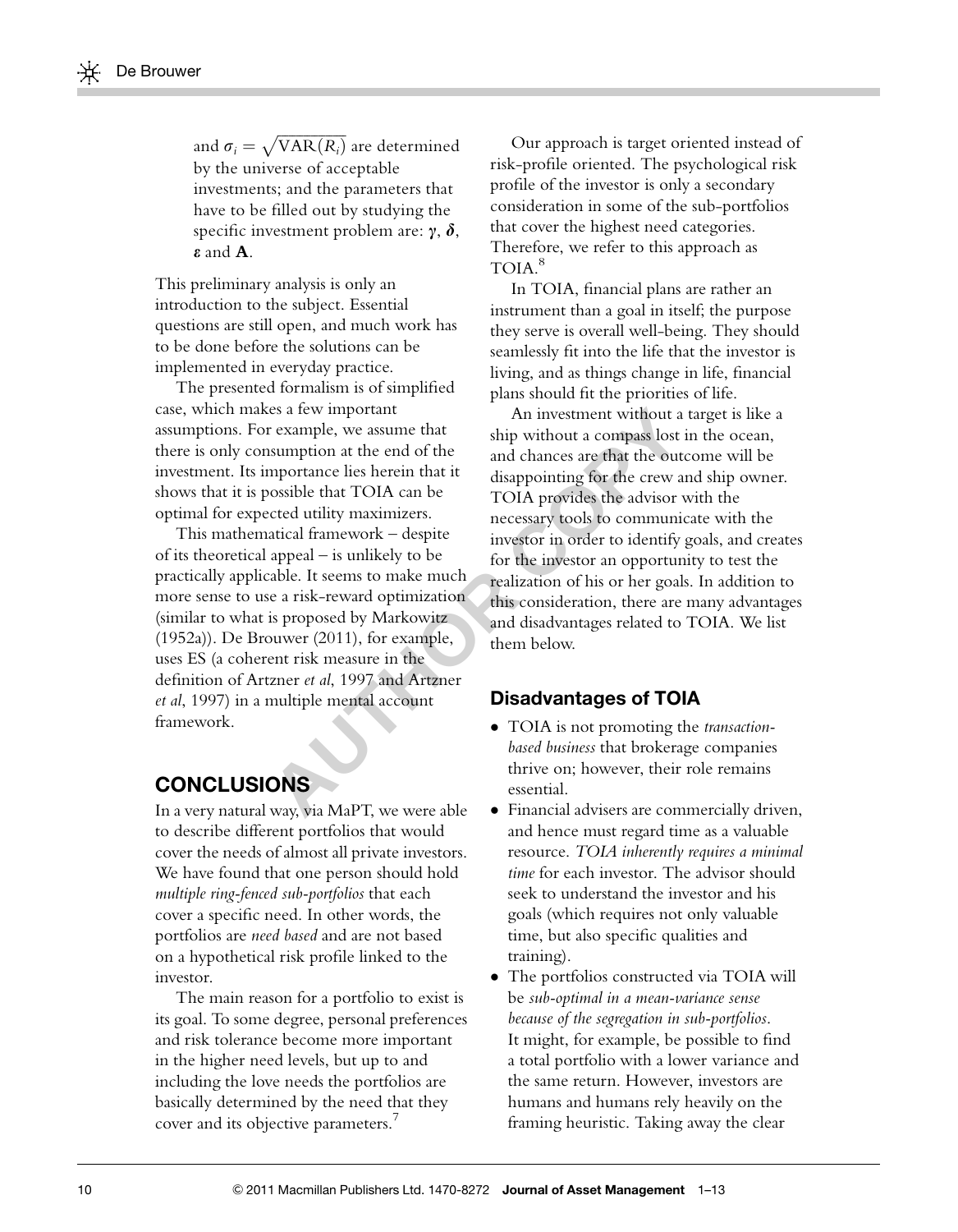link between sub-portfolio and its goal opens the door to behavioural biases to dominate the decision making. We argue that it is therefore worth paying that price in order to get more clarity and a better overview that creates a framework to hold onto.

- TOIA suggests to use a risk-reward optimization that relies on a coherent risk measure that focusses on the tail of the distribution (for example, ES). This can also lead to different results than Markowitz' mean-variance optimization – even if we disregard the effect of the mental accounting. This, however, is a desired deviation. Acerbi and Tasche (2002) and De Brouwer (2011) provide examples that clearly show that optimization with ES will lead to coherent and logical results and that a coherent risk measure – with a focus on the left tail of the distribution – is essential in order to always get logical results.<sup>9</sup>

#### Advantages of TOIA

- TOIA based on MaPT creates in a natural way an understandable and common language for investor and advisor. Investors will find that advisers listen to their needs, and advisers will by using TOIA have a framework to hold on.
- When the 'one-risk-profile-based-on-aquestionnaire' is used, the investor will have the impression that he or she got advice, whereas in practice there was not even an understanding about what he or she wanted to achieve. In TOIA, there is necessarily an understanding of both parties about the investment goals.
- 'Risk tolerance' as a general concept is for most people just a proxy for the last months' returns. Using risk tolerance as unique parameter to advice on investments allows behavioural biases to decrease returns.10 Those behavioural biases are mitigated by a rigid framework where emotions are not the only guidelines but

where investment goals are the conclusive factors.

- For examples the mental accunting.<br>
The scheen of the mental accunting.<br>
The schee (2002) and De Brouwer the probability to get all po<br>
e examples that clearly is much smaller. Almost in<br>
imization with ES will will be som - If all assets are taken together in one portfolio and that portfolio is optimized according to the soft-focus concept 'investor's risk profile', which is then mapped in a quite arbitrary way to investment portfolios – because of the lack of scientific insight – there is a huge potential for mistakes; see for example, Marinelli and Mazzoli (2010) who find that one investor can be ranked as 'cautious' in one bank and 'dynamic' in another. If on the other hand one relies on TOIA and uses multiple portfolios, the probability to get all portfolios wrong is much smaller. Almost inevitably there will be some diversification. In addition to that, because the probability to get the asset allocation wrong is smaller, one can rely on more concrete parameters (such as the importance of the goal). This means that TOIA reduces the model risk significantly.
	- $\bullet$  TOIA reduces panic selling during market downturns and euphoric buying following exuberant times that otherwise happen because of the lack of guidance by an investment target. Target-linked compartmentalization provides structure and discipline for emotion-free investment decision making. This helps the individual investor – because he or she will not deteriorate performance too much and – if widely used – reduce the impact of bubbles and crashes.
	- Compartmentalization is the best guarantee that the different goals are met, because it avoids that one goal consumes assets that should serve another purpose. Even if things go wrong, TOIA offers a framework for renewed discussion and damage control.
	- TOIA stimulates thinking about all needs and life goals and helps to remind projects and needs that might be overlooked when the financial plan is drawn. More general investors will have to make their goals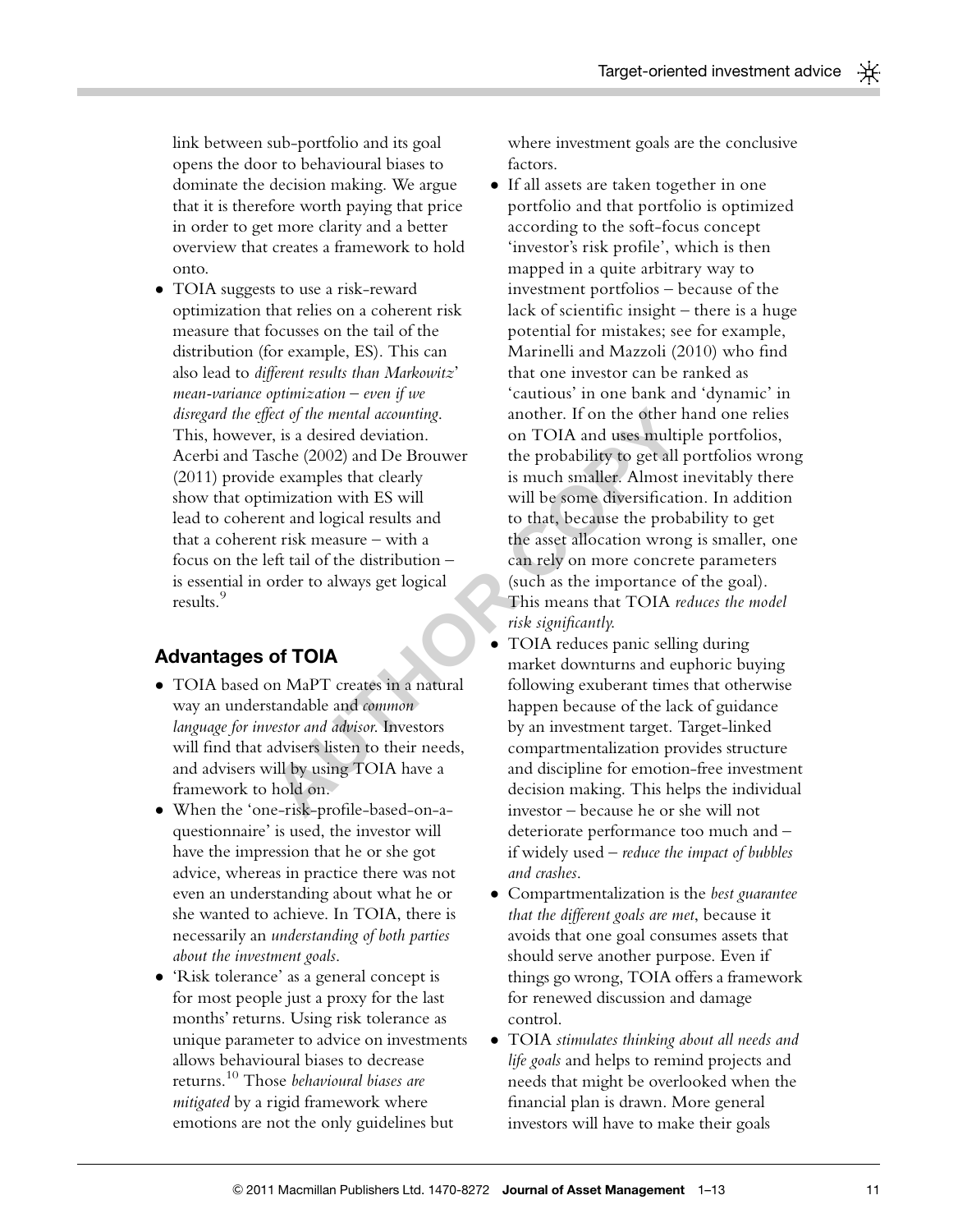explicit and rethink priorities. Doing so, they increase the probability that they know what makes them happy, as well as the probability to achieve these goals.

• TOIA offers to the investor a tool to check the performance of his or her portfolios relative to the goals. This is generally more relevant for the investor than the tracking error relative to a market benchmark.

We hope to have demonstrated that TOIA is a worthy alternative, logically coherent, rational, normative, has many advantages, and that it is a good tool in personal financial decision making and for governments to build their financial policies.

## **NOMENCLATURE**

|                                        | and that it is a good tool in personal financial                                                                                                                                                             |  | <b>NOTES</b>                                                                                                                                                                                                                                                                                                      |  |
|----------------------------------------|--------------------------------------------------------------------------------------------------------------------------------------------------------------------------------------------------------------|--|-------------------------------------------------------------------------------------------------------------------------------------------------------------------------------------------------------------------------------------------------------------------------------------------------------------------|--|
| decision making and for governments to |                                                                                                                                                                                                              |  |                                                                                                                                                                                                                                                                                                                   |  |
|                                        | build their financial policies.                                                                                                                                                                              |  | 1. The concept of optimization with resp<br>is introduced by Markowitz (1959) and<br>in Markowitz (1991), where he (a) me<br>more logical to use semi-variance and                                                                                                                                                |  |
|                                        | <b>NOMENCLATURE</b>                                                                                                                                                                                          |  | important parameter: the investment g<br>2. It is also worth having a look at the detai                                                                                                                                                                                                                           |  |
| $A_i$                                  | $erfc(x) = 1 - erf(x) = 2/\sqrt{\pi} \int_{x}^{\infty} e^{-t^2} dt =$<br>the complementary error function<br>the aspiration level for portfolio $i$ ;<br>this is the minimal return that we<br>should target |  | curve presented by Markowitz; it include<br>aspects (such as both risk-averse and risk<br>for both gains and losses) that disappeare<br>theories such as (cumulative) prospect tl<br>Kahneman and Tversky (1979) and Tve<br>(1992). The 'value function' in (cumula<br>could be considered as a simplification of |  |
| $C_t$                                  | cash flow impacting a portfolio at<br>moment t so that<br>$V(t) = V(t-\delta t) + Ct$ . Please note<br>that income yields $Ct \ge 0$ and<br>expenses are covered by: $Ct \leq 0$                             |  | function.<br>3. A corollary of this insight is that finand<br>re-evaluated at regular time intervals (6<br>that there is no model risk).<br>4. This has to be understood in the light<br>Brinson et al (1986) and Brinson et al (<br>the strategic asset allocation is the para                                   |  |
| $D_X(x)$                               | the complementary cumulative<br>distribution function (ccdf) for a<br>stochastic variable $X$ , which is<br>defined by $D_X(x) = P(X > x)$                                                                   |  | variations of an investment portfolio n<br>other parameter. They find that about<br>variation of any portfolio is explained<br>allocation.<br>5. Indeed, the price of an insurance is rot                                                                                                                         |  |
| Rp                                     | the return of a portfolio                                                                                                                                                                                    |  | $p_{\text{insurance}} = E[\text{risk cover}] + \text{profit margin}$                                                                                                                                                                                                                                              |  |
| V(t)<br>$V_i(t)$                       | the value of a portfolio at moment $t$<br>the value of sub-portfolio <i>i</i> at<br>moment t                                                                                                                 |  | margin agent + administrative and other<br>6. An elegant reasoning about this subjec<br>Bernoulli (1738). In §15, Bernoulli de<br>of wealth that makes insurance unnece                                                                                                                                           |  |
| W                                      | the total wealth                                                                                                                                                                                             |  | minimal level of wealth for the insurer                                                                                                                                                                                                                                                                           |  |
| $W_{\rm s}$                            | the subsistence level of wealth                                                                                                                                                                              |  | accept the insurance contract.                                                                                                                                                                                                                                                                                    |  |
| <b>CAPM</b>                            | capital asset pricing model                                                                                                                                                                                  |  | 7. One could conclude from this that th<br>per-investor' approach is dangerous a                                                                                                                                                                                                                                  |  |
| ES                                     | expected shortfall, $ES_{\alpha}$ is defined as                                                                                                                                                              |  | result is even worse when this metho-                                                                                                                                                                                                                                                                             |  |
|                                        | the average of the 100x per cent                                                                                                                                                                             |  | with a 'questionnaire', especially whe                                                                                                                                                                                                                                                                            |  |
|                                        | worst outcomes                                                                                                                                                                                               |  | uses the additive method (also referre<br>sum') to solve the multi-criterion dec                                                                                                                                                                                                                                  |  |
| <b>EUT</b>                             | expected utility theory, referring to                                                                                                                                                                        |  | resulting from it. This results in basin                                                                                                                                                                                                                                                                          |  |
|                                        | the Vonn Neuman Morgenstern                                                                                                                                                                                  |  | decisions on the outcome of the wors                                                                                                                                                                                                                                                                              |  |
|                                        | Utility – von Neumann and                                                                                                                                                                                    |  | method, which is used to look for sor<br>not exist (and even if it would exist, i                                                                                                                                                                                                                                 |  |
|                                        | Morgenstern (1944)                                                                                                                                                                                           |  | relevance).                                                                                                                                                                                                                                                                                                       |  |

| MaPT Maslowian portfolio theory – see |
|---------------------------------------|
| De Brouwer $(2009)$                   |

- MPT modern portfolio theory this refers to mean-variance analysis – Markowitz (1952a)
- SF safety first (theory) see Roy (1952)
- SP/A a general behavioural decision model (security, potential and aspiration) – see Lopez (1987)

TOIA target-oriented investment advice VaR value at risk

# **NOTES**

- 1. The concept of optimization with respect to semi-variance is introduced by Markowitz (1959) and further elaborated in Markowitz (1991), where he (a) mentions that it seems more logical to use semi-variance and (b) introduces a very important parameter: the investment goal.
- 2. It is also worth having a look at the detailed form of the utility curve presented by Markowitz; it includes some interesting aspects (such as both risk-averse and risk-seeking behaviour for both gains and losses) that disappeared in many later theories such as (cumulative) prospect theory – see Kahneman and Tversky (1979) and Tversky and Kahneman (1992). The 'value function' in (cumulative) prospect theory could be considered as a simplification of Markowitz' utility function.
- 3. A corollary of this insight is that financial plans have to be re-evaluated at regular time intervals (even if we assume that there is no model risk).
- 4. This has to be understood in the light of the results of Brinson et al (1986) and Brinson et al (1991) who find that the strategic asset allocation is the parameter that drives the variations of an investment portfolio much more than any other parameter. They find that about 93 per cent of the variation of any portfolio is explained by its strategic asset allocation.
- 5. Indeed, the price of an insurance is roughly given by:  $p_{\text{insurance}} = E[\text{risk cover}] + \text{profit margin insurance} + \text{profit}$ margin agent  $+$  administrative and other costs  $+$  risk buffer.
- 6. An elegant reasoning about this subject can be found in Bernoulli (1738). In §15, Bernoulli deducts a minimal level of wealth that makes insurance unnecessary and defines a minimal level of wealth for the insurer to make it rational to accept the insurance contract.
- 7. One could conclude from this that the 'one-risk-profileper-investor' approach is dangerous and misleading. The result is even worse when this method is accompanied with a 'questionnaire', especially when this questionnaire uses the additive method (also referred to as 'weighted sum') to solve the multi-criterion decision problem resulting from it. This results in basing important decisions on the outcome of the worst aggregation method, which is used to look for something that does not exist (and even if it would exist, it would be of little relevance).